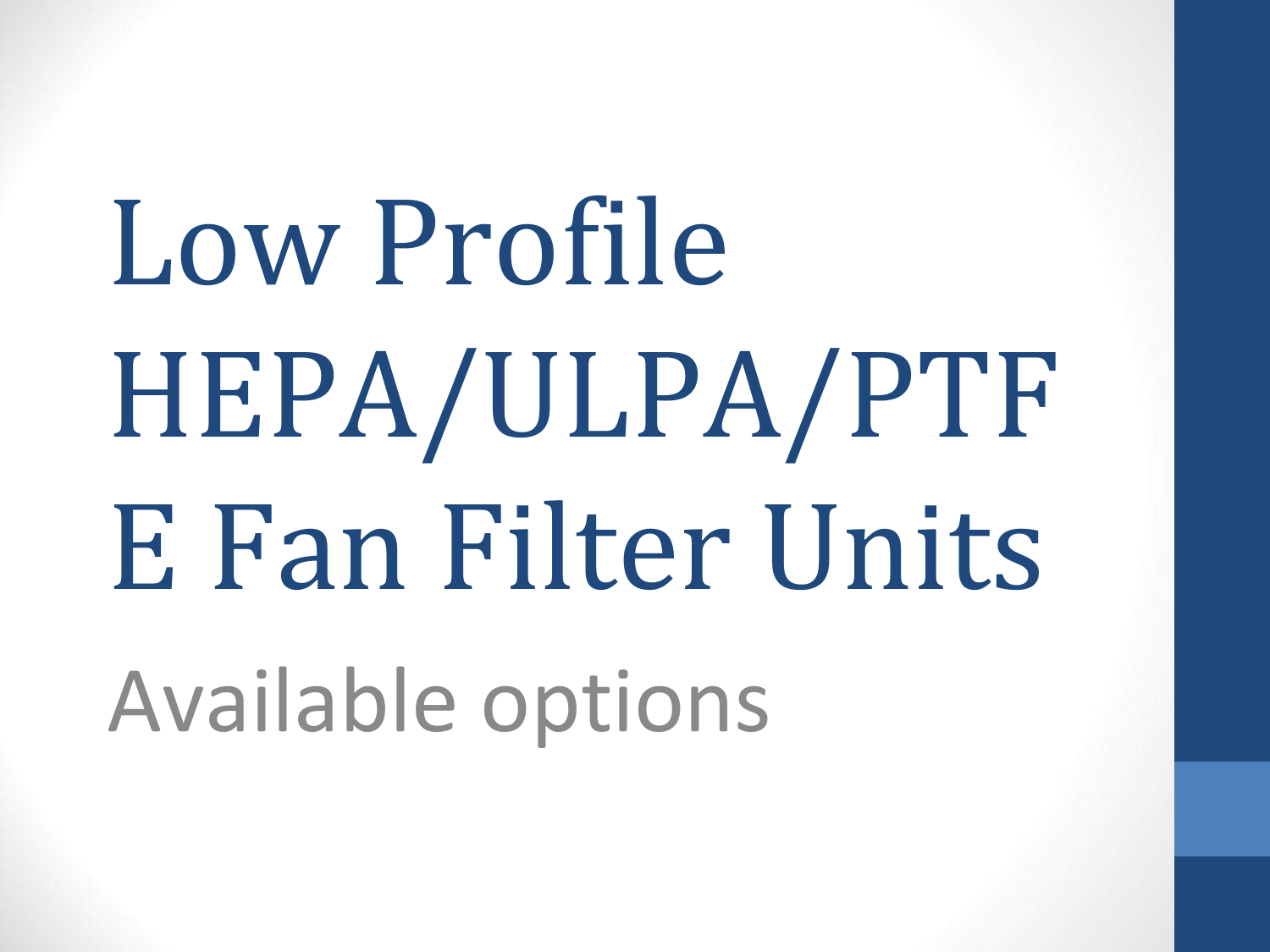As the leader in custom engineered Fan Filters Units (FFUs), we are often presented with the challenge of fitting a FFU in a restricted height area. As the semiconductor equipment market continues to pack more equipment in less space, the challenge of getting clean air to the key zones while staying within the space allotted is increasingly challenging

THE FOLLOWING SLIDES PRESENT VARIOUS OPTIONS, ALONG WITH THE PROS AND CONS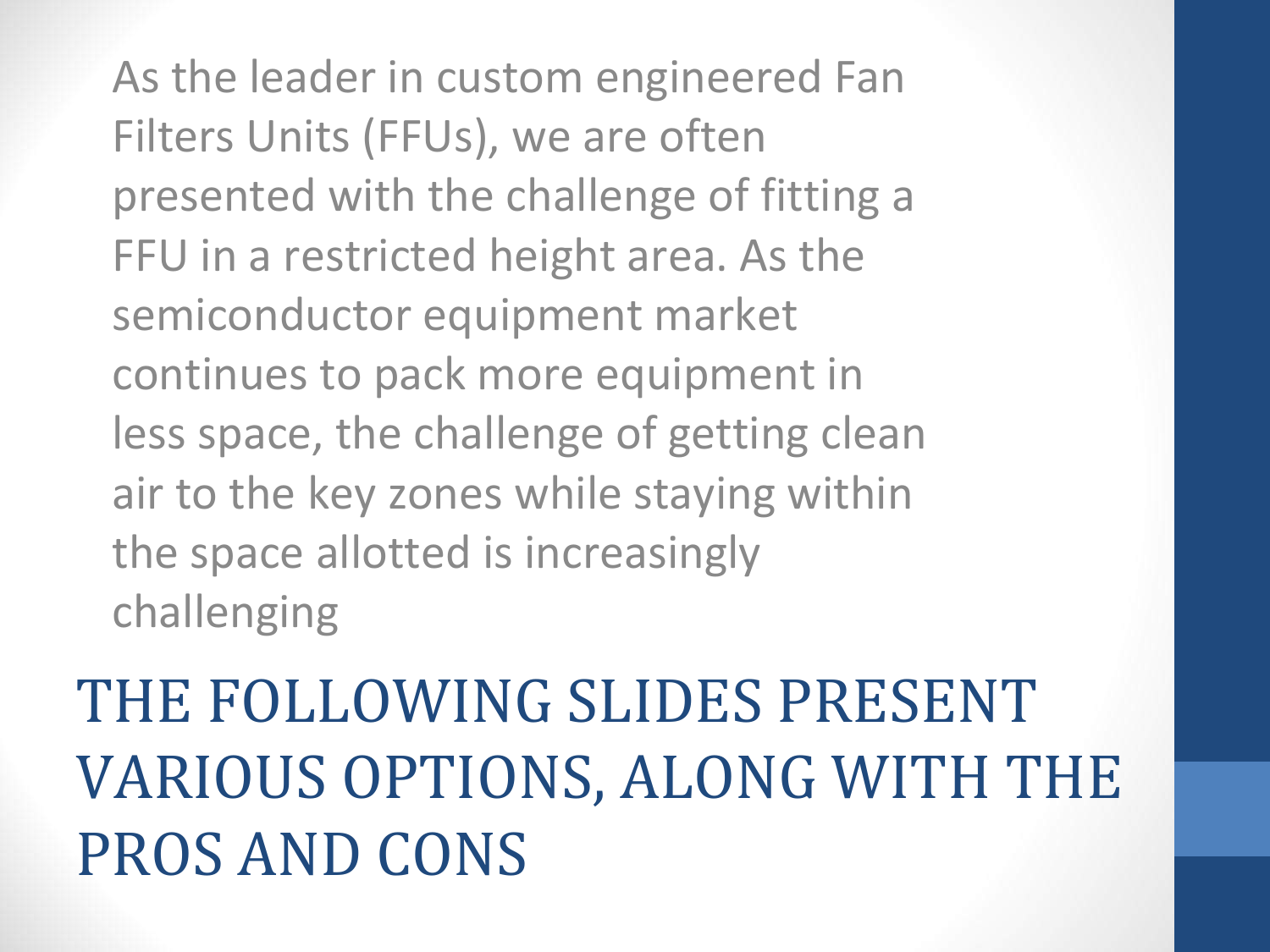There are two forms of Fan Filter Units (FFUs) than can be used in low profile applications and each has it's place depending on the customers goal for air cleanliness and air uniformity, while fitting in the height available

1) STANDARD FFUS (FAN PLENUM ON TOP OF A HEPA/ULPA FILTER) 2) SIDE BLOWER/DISTRIBUTION MEMBRANE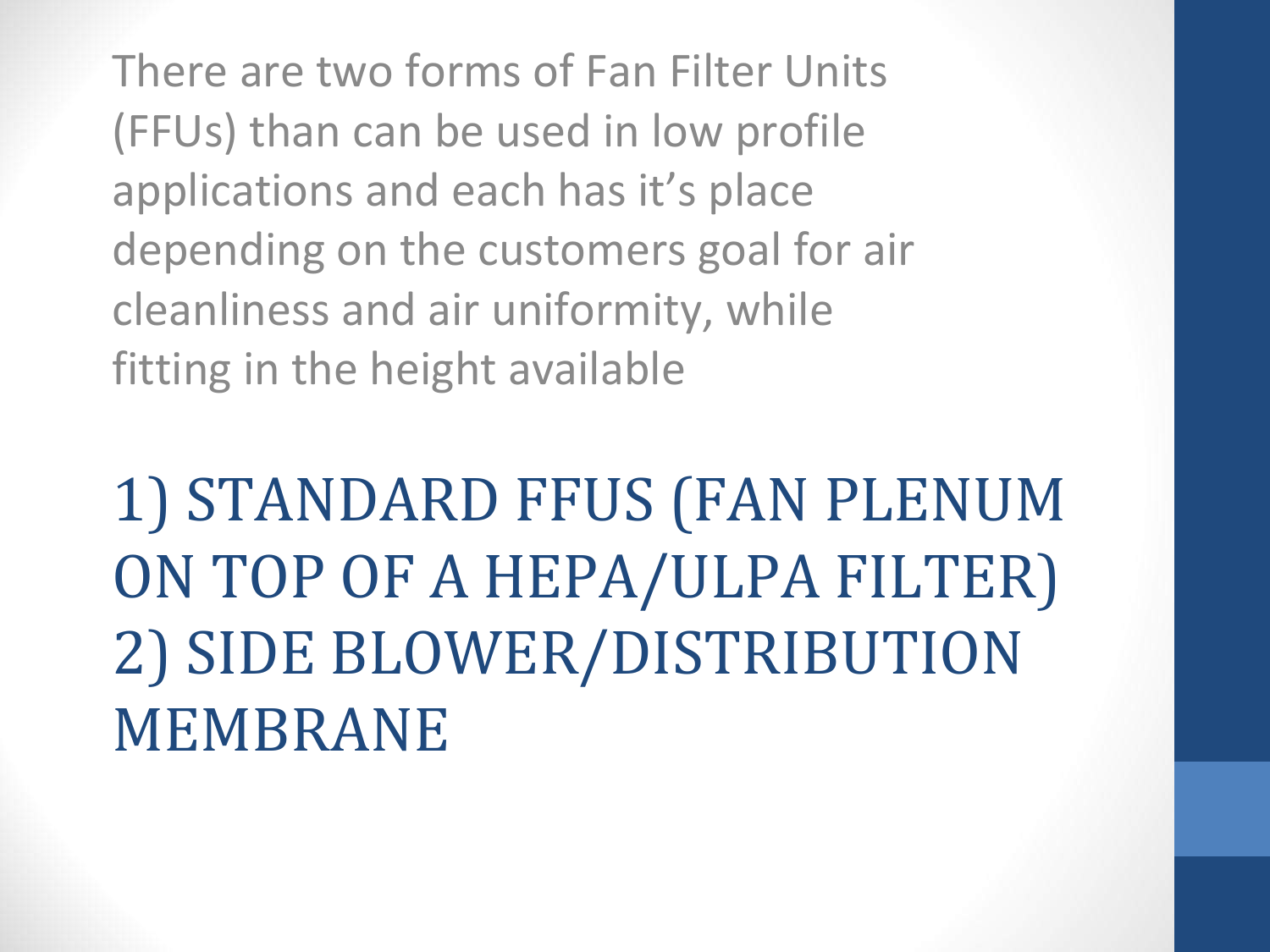#### Low Profile FFU

nodized Aluminum **EURO" FFU** In as little as 5" overall height. plus an additional 3.4" above the FFU for proper air entry conditions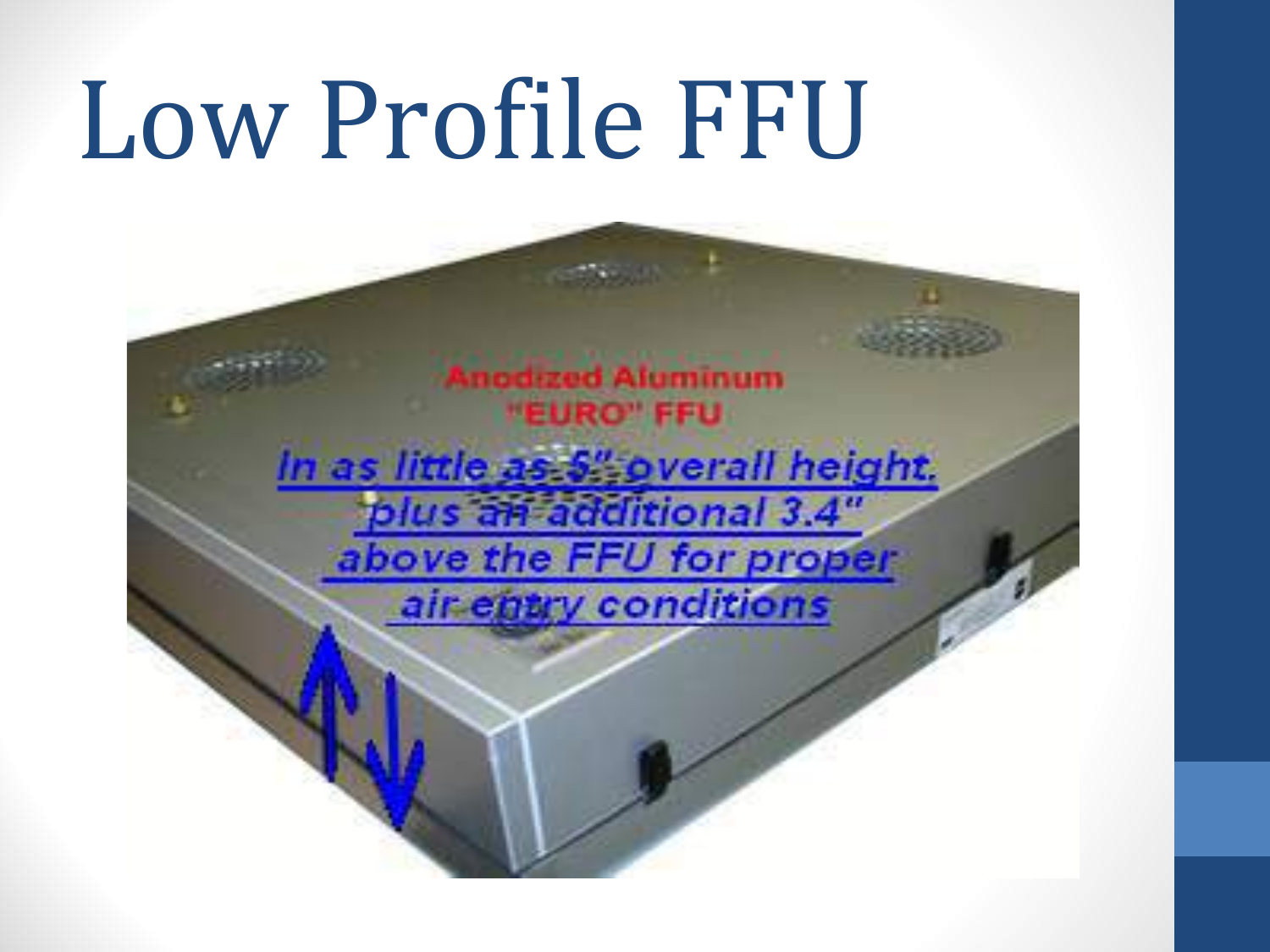### Standard 9" overall height Airflotek Euro

In our standard 9" FFU the uniformity of a 2'X4' PTFE version is +4.8%/-4.4% @ 98 FPM. (6 spots measured with a Velgrid and using the Relative Standard Deviation uniformity calculation method) All results stated in the following slides are in relation to these numbers.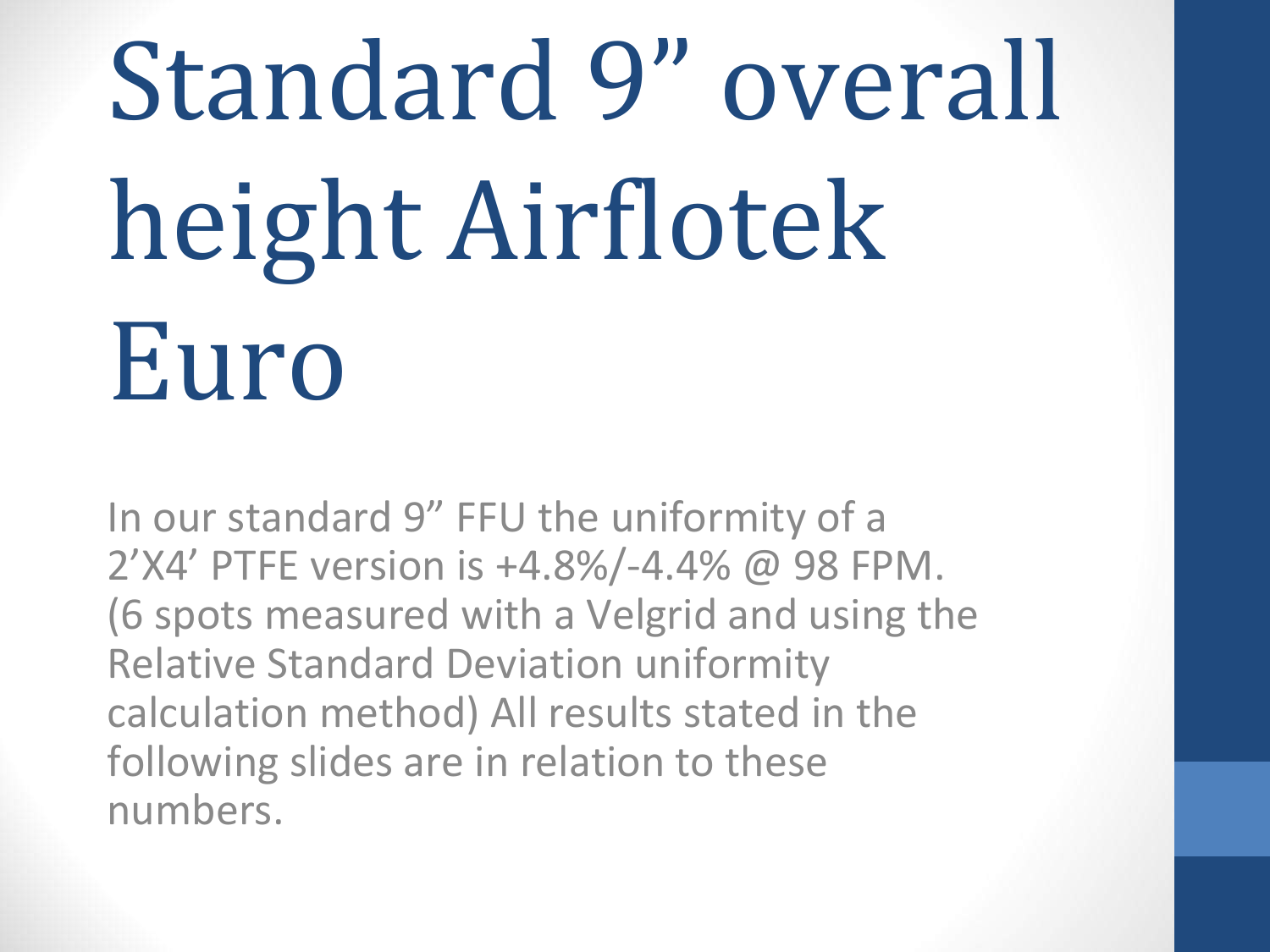### Shorten the FFU to 8"

The FPM drops by 3% to 95 FPM while the uniformity is negatively affected only slightly to +4.5%/-6.5%, still within most customer uniformity specifications.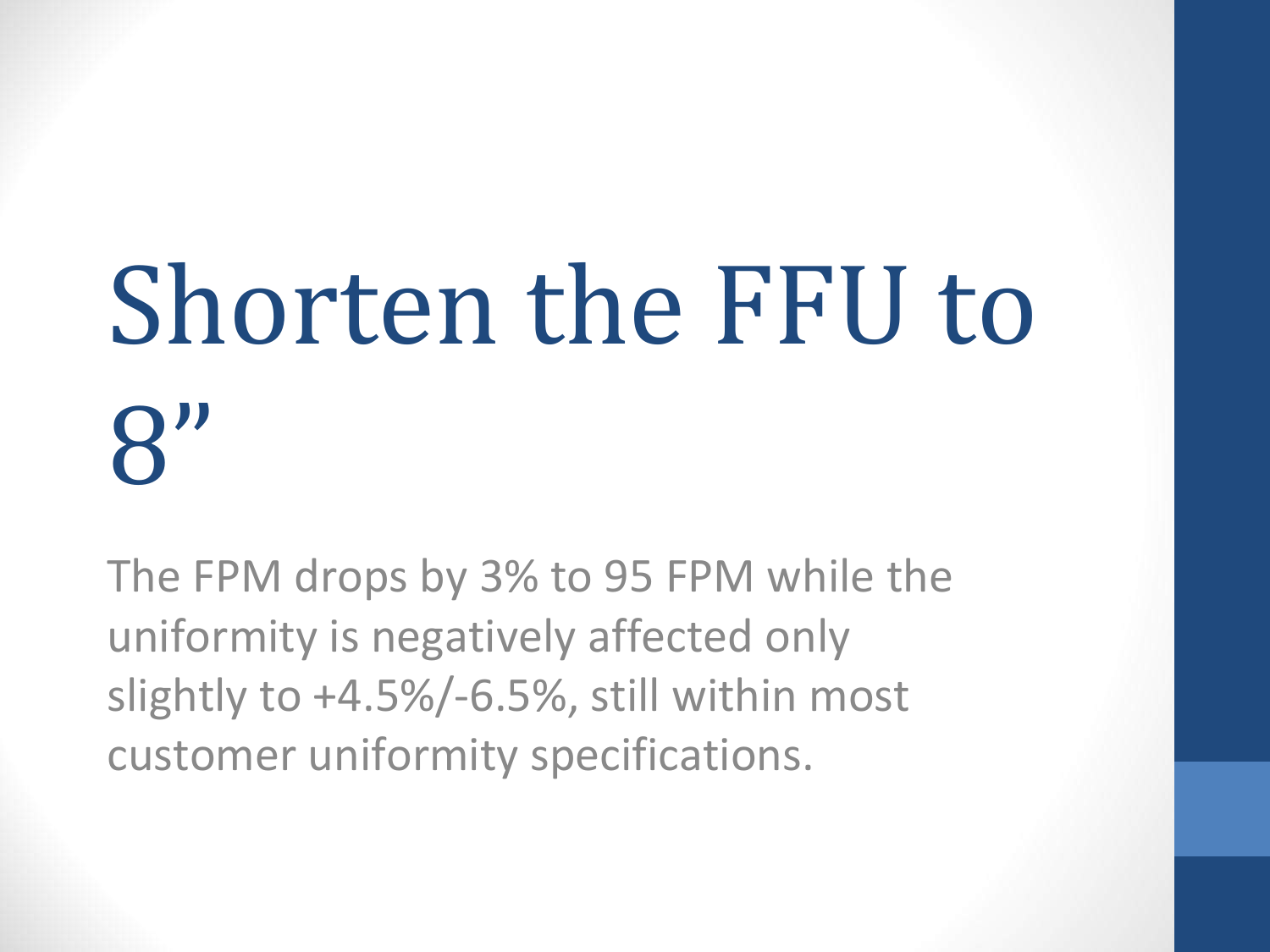## Shorten the FFU to  $7"$

The FPM drops by 6% to 92 FPM while the uniformity is increasingly negatively affected to +8.1%/-5.9%, still within most customer uniformity specifications.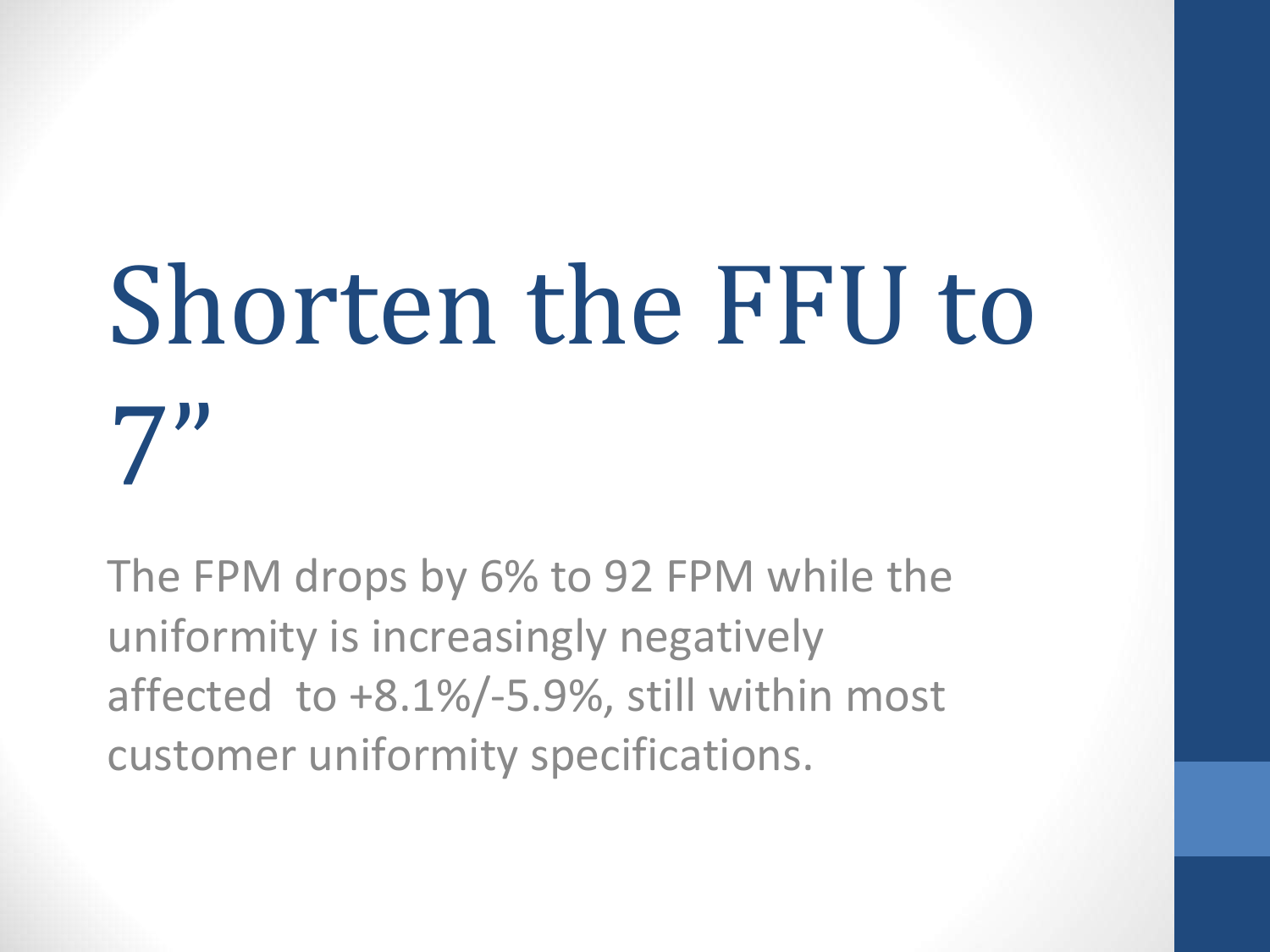## Shorten the FFU to 6.25", leaving the fan ¼" from the top of the filter

The FPM drops by 8% to 90 FPM while the uniformity is further negatively affected to +7.0%/-5.2%, still within most customer uniformity specifications.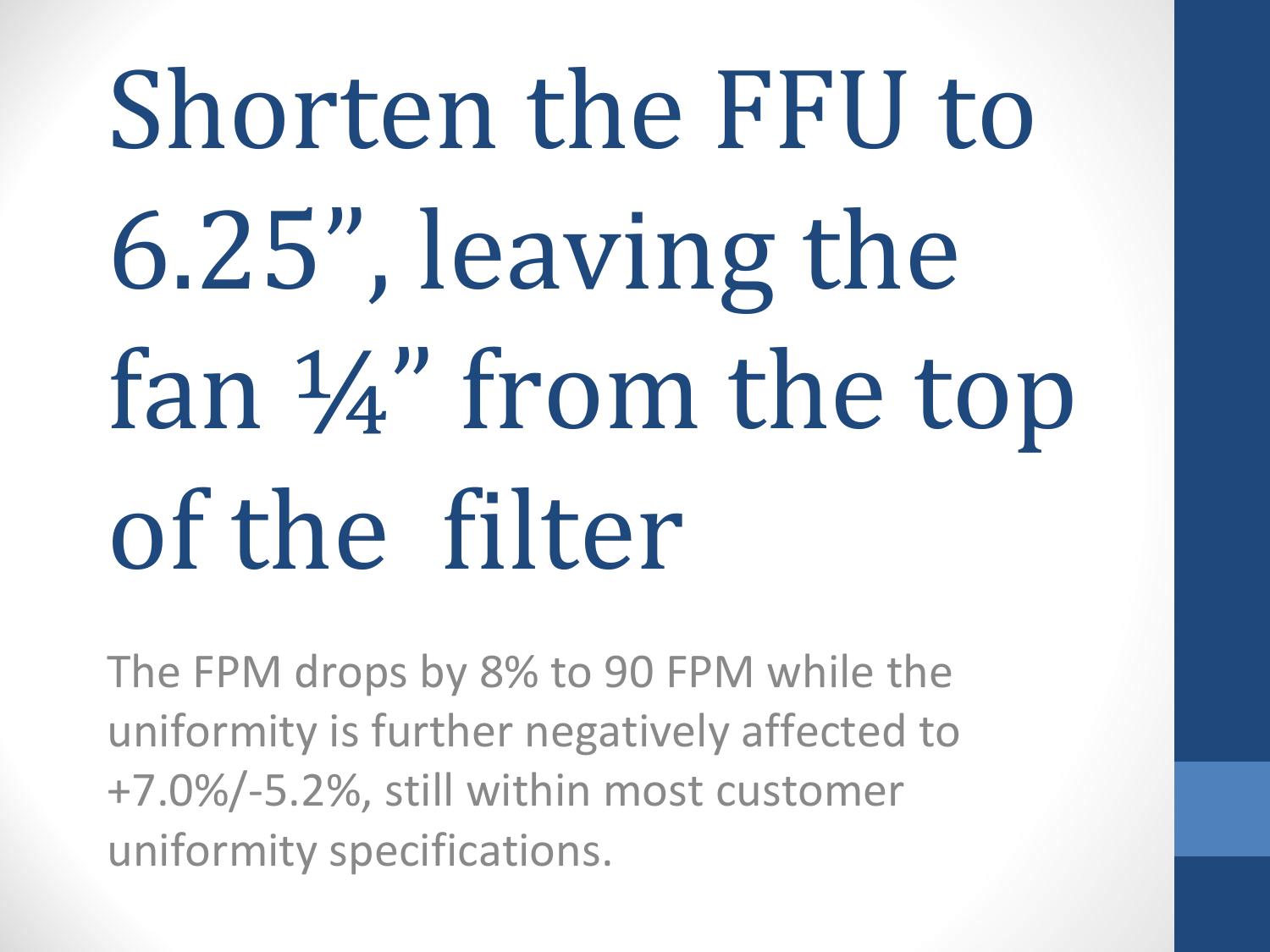#### Additional options for Low Profile FFUs

- 1) The FFU can be constructed so that the main body of the FFU is shorter than the area where the fan wheel is, saving an additional ¾" in the main body. (and so a height of 5 ½" overall and 6 ¼" where the fans are-see next slide)
- 2) Using smaller fans to save an additional 1 1/4" for a FFU height of 5" across the entire top
- 3) A combination of 1) and 2) allowing a height of 4.4" in the main FFU body and 5" where the fans are located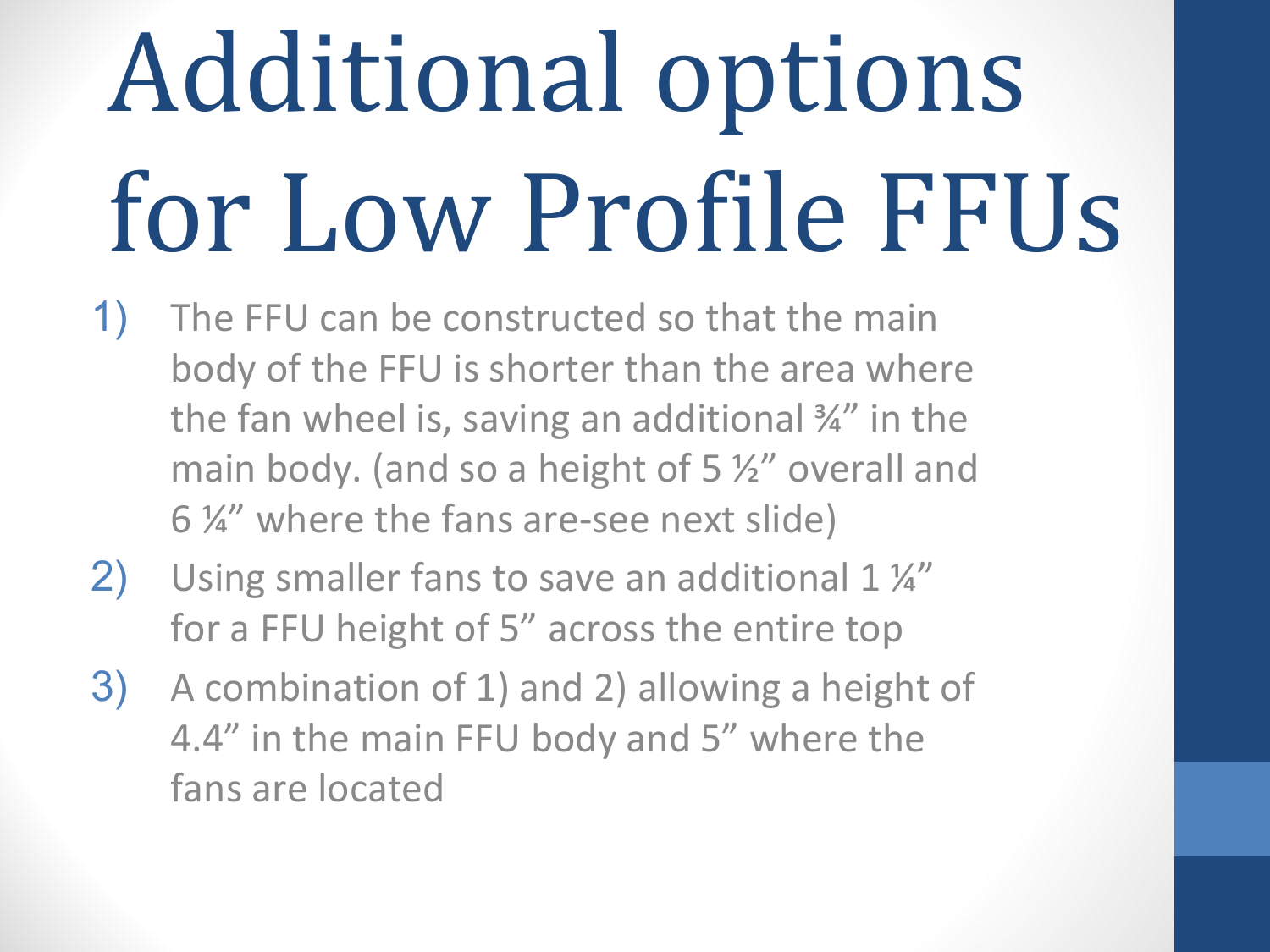Mixed height FFU (different heights for the fan section and main body of FFU

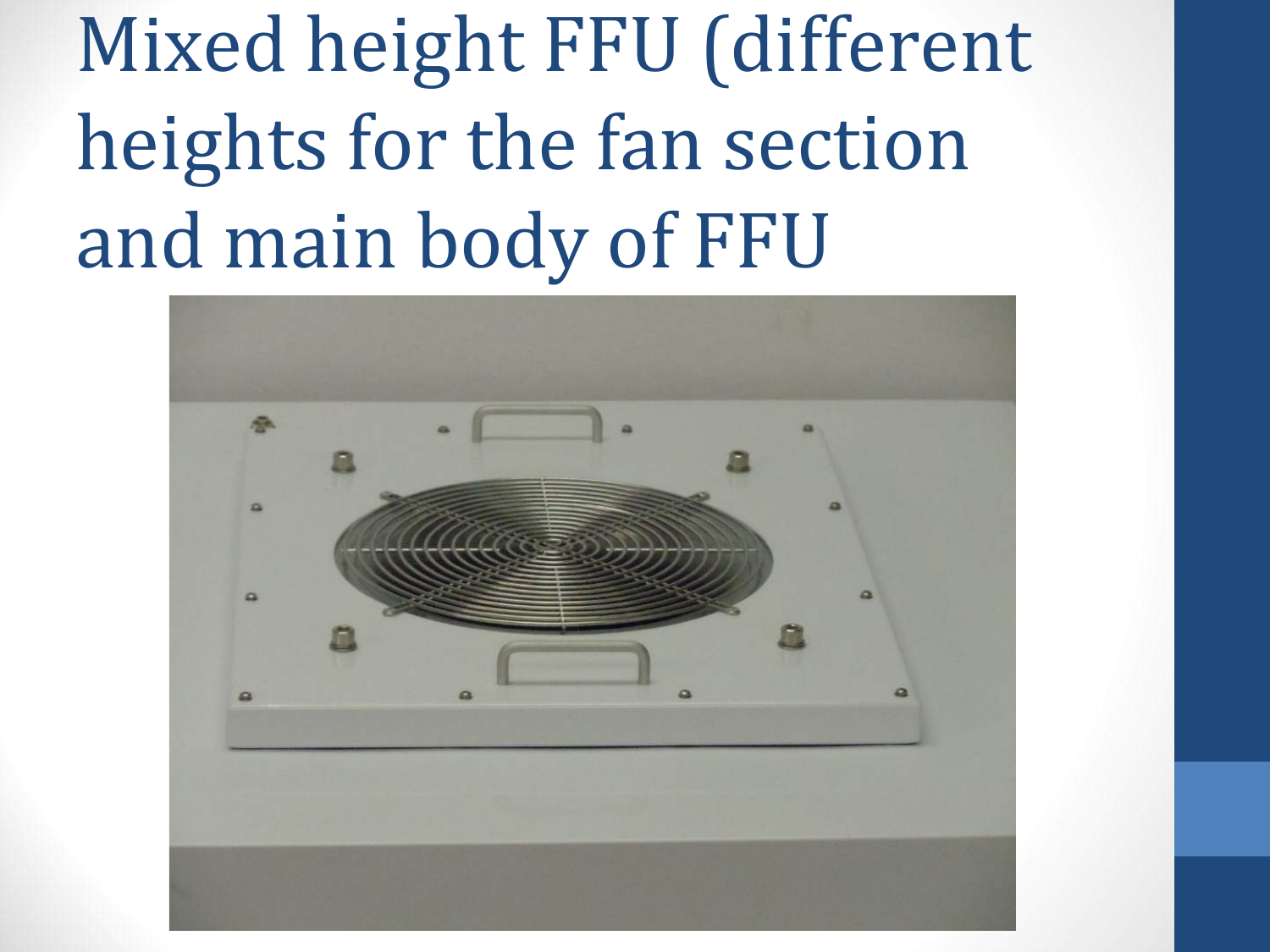The standard layout for a Fan Filter Unit requires a minimum of 5" of height, plus an additional 2 ¾" above the FFU for air inlet. In some applications it is necessary to make HEPA/ULPA filter air to the side and blow it into a distribution chamber with a CEG membrane across the bottom. In this manner a total height of 2" can be achieved in the area where the filtered air exits. Getting the specified uniformity out of this technique often requires development time, but it can be made to deliver uniformity to meet most applications.

SIDE BLOWER/DISTRIBUTION MEMBRANE